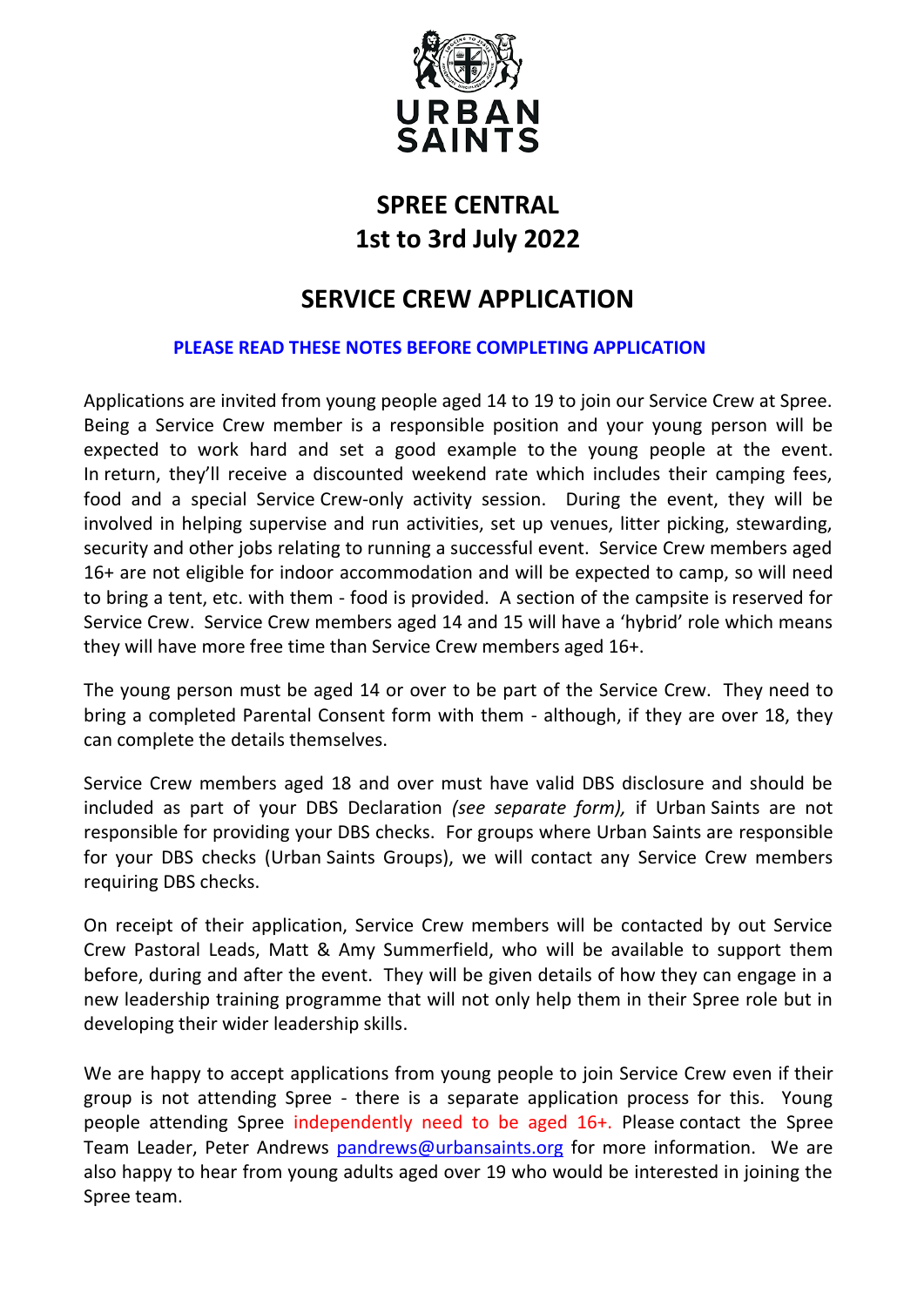### **SPREE CENTRAL - 1st to 3rd July 2022**

## **SERVICE CREW APPLICATION**

| <b>GROUP:</b> |                                                 |
|---------------|-------------------------------------------------|
|               | <b>DETAILS OF YOUNG PERSON</b>                  |
| Name:         |                                                 |
| Address:      |                                                 |
|               |                                                 |
| Post code     | <u> 1990 - Johann John Stone, mars et al. (</u> |
|               | Age at 01.07.22                                 |
| Email:        |                                                 |
| Mobile:       |                                                 |

*I give my permission for Urban Saints Spree Central to hold my data for the purposes of processing and administrating my role on Service Crew*

Young person's signature **Notifiantly as a set of the set of the set of the set of the set of the set of the set o** 

The following permission statement needs to be signed by a parent or guardian if the applicant is under the age of 16 or by the applicant themselves if they are aged 16 or over:

*I give permission for authorised members of the Spree Central Service Crew Team to make direct contact with the above named young person in relation to their role on Service Crew*

Signed \_\_\_\_\_\_\_\_\_\_\_\_\_\_\_\_\_\_\_\_\_\_\_\_\_\_\_\_\_\_\_\_\_\_\_\_\_\_\_\_\_

PARENT/GUARDIAN/YOUNG PERSON